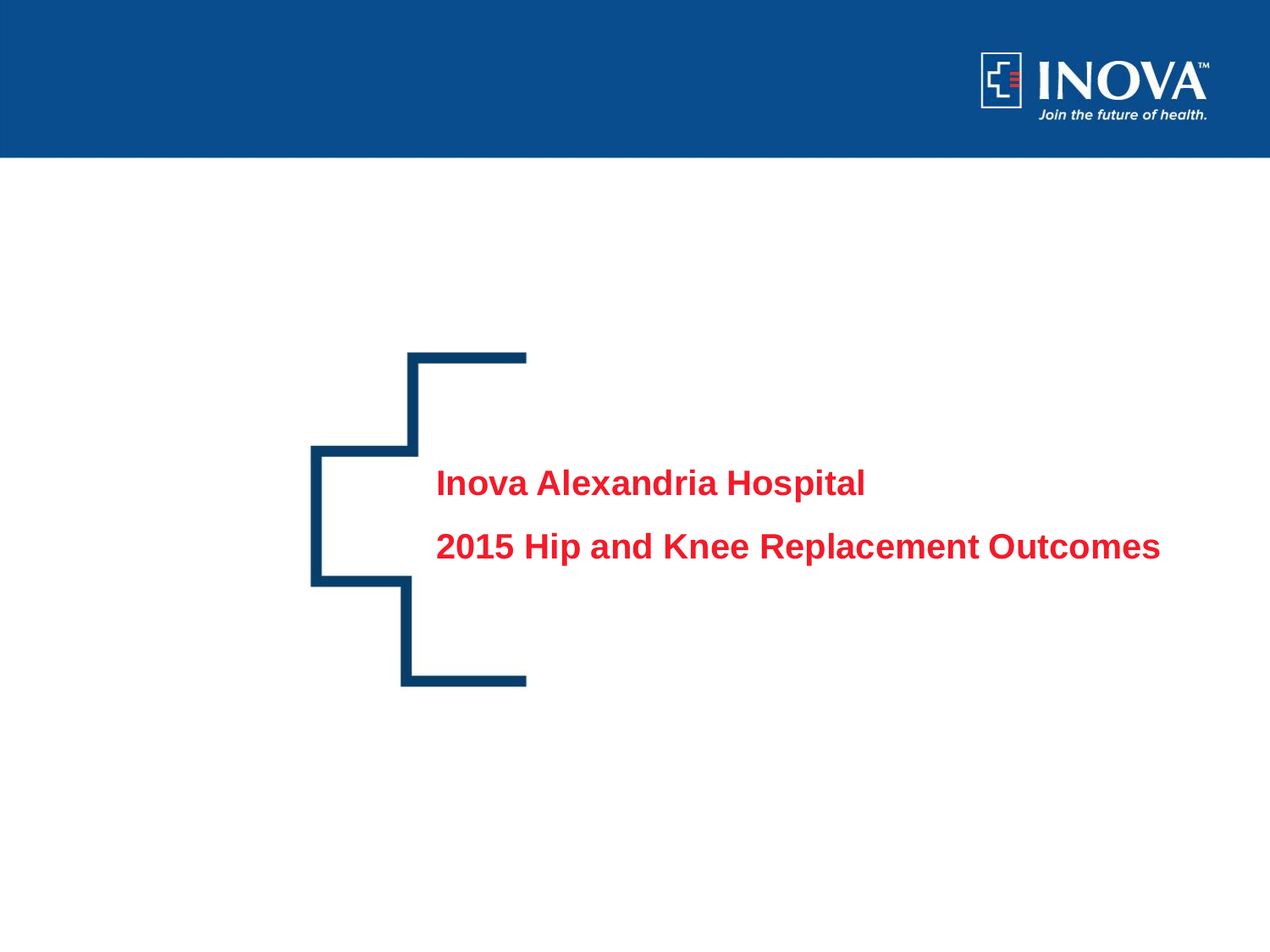

Our goal is to get our joint replacement patients moving the day of their surgery. Walking sooner supports a faster recovery!

**Patients Ambulating Day of Surgery**



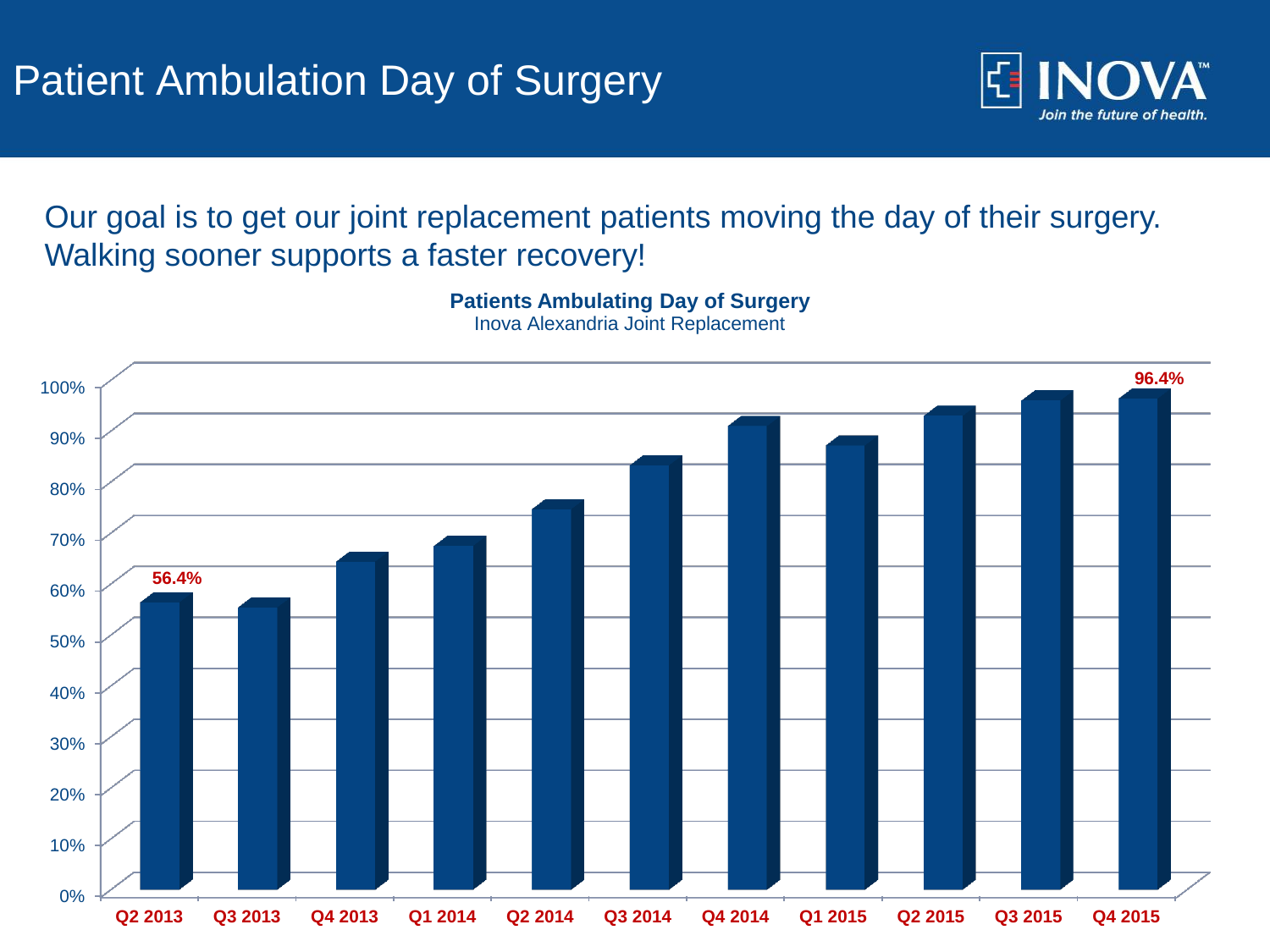## Post-Op Joint Replacement: DVT/PE Per 1,000 Patients Per Year



- Reducing pulmonary embolism (PE) and deep vein thrombosis (DVT) is important for our joint replacement patients!
- We implemented best practices and had 0 DVTs or PEs for our post-op joint replacement patients in 2015.



## **Post-Op Joint Replacement: DVT/PE Per 1,000 Patients Per Year**